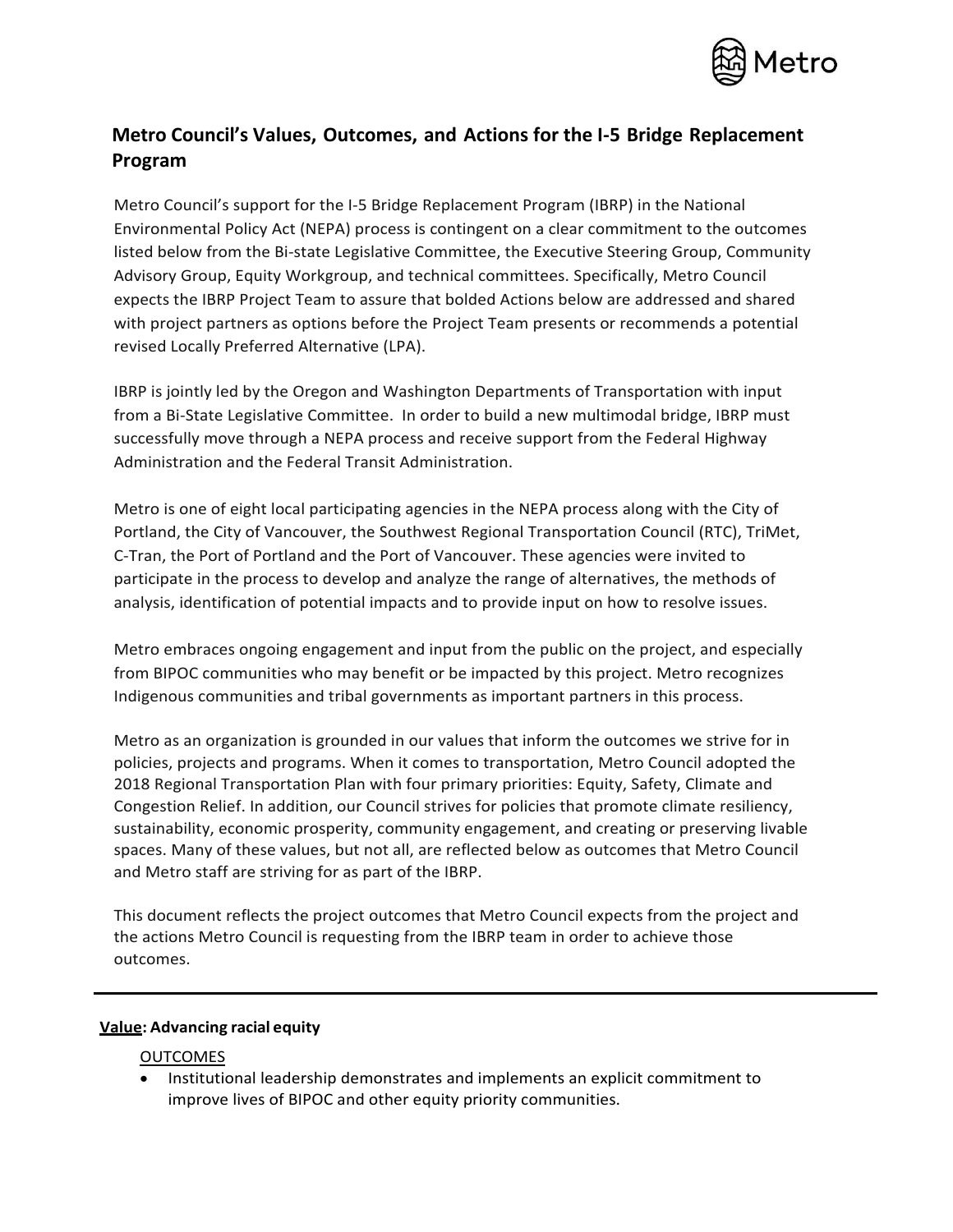

- Equity starts with co-creation with community, continues with project implementation and includes equitable outcomes for communities that are impacted.
- Recognize and account for the history of construction impacts on communities surrounding the I-5 bridge area, support community cohesion, and avoid neighborhood disruption.
- Connectivity to jobs and key community places (such as medical, grocery, social and community services) is improved within the study area especially for marginalized communities.
- Best practices for anti-displacement are integrated into the project design and implementation.
- BIPOC and underrepresented Oregonians and SW Washingtonians have access to family sustaining construction careers and training in apprenticeship programs as a result of concrete recruitment and retention strategies and investment in workforce development.
- Disadvantaged Business Enterprise (DBE) opportunities are maximized at every phase of the construction project through programs that provide technical assistance.

# **ACTIONS**

- *Before a revised LPA is selected, conduct and present the findings of in-depth analysis of the benefits and impacts to BIPOC, low income, and other transportation disadvantaged groups for design options and develop performance measures and screening criteria to reveal the anticipated benefits and impacts to these groups.*
- *Evaluate equitable outcomes using the performance measures developed by the IBRP Equity Advisory Group to measure benefits and impacts to equity priority communities (including BIPOC).*
- *Set design and contracting practices for local minority-owned contractors and small businesses that incorporate prime-contractor development programs, workforce development opportunities and anti-displacement community building investment.*
- *Give the IBRP Equity Advisory Group purview over the implementation of contracting and workforce equity strategies.*
- *Develop concrete strategies that align with and build on Construction Career Pathways to promote the recruitment and retention of women, BIPOC and other underrepresented workers into family sustaining careers.*
- *Fully incorporate the Equity Framework developed by the IBRP Equity Advisory Group into every stage of the decision making process.*
- *Clearly demonstrate how any changes to the project alternative better address equity than the original Locally Preferred Alternative.*
- *Meaningfully engage equity priority communities throughout the IBRP to inform decision making and achieve equity outcomes.*
- *Engage the Committee on Racial Equity (CORE) in its advisory role to Metro Council as it makes decisions regarding the IBRP.*

# **Value: Resiliency and economicprosperity**

# OUTCOMES

• The bridge is designed to withstand a Cascadia Subduction Zone Earthquake.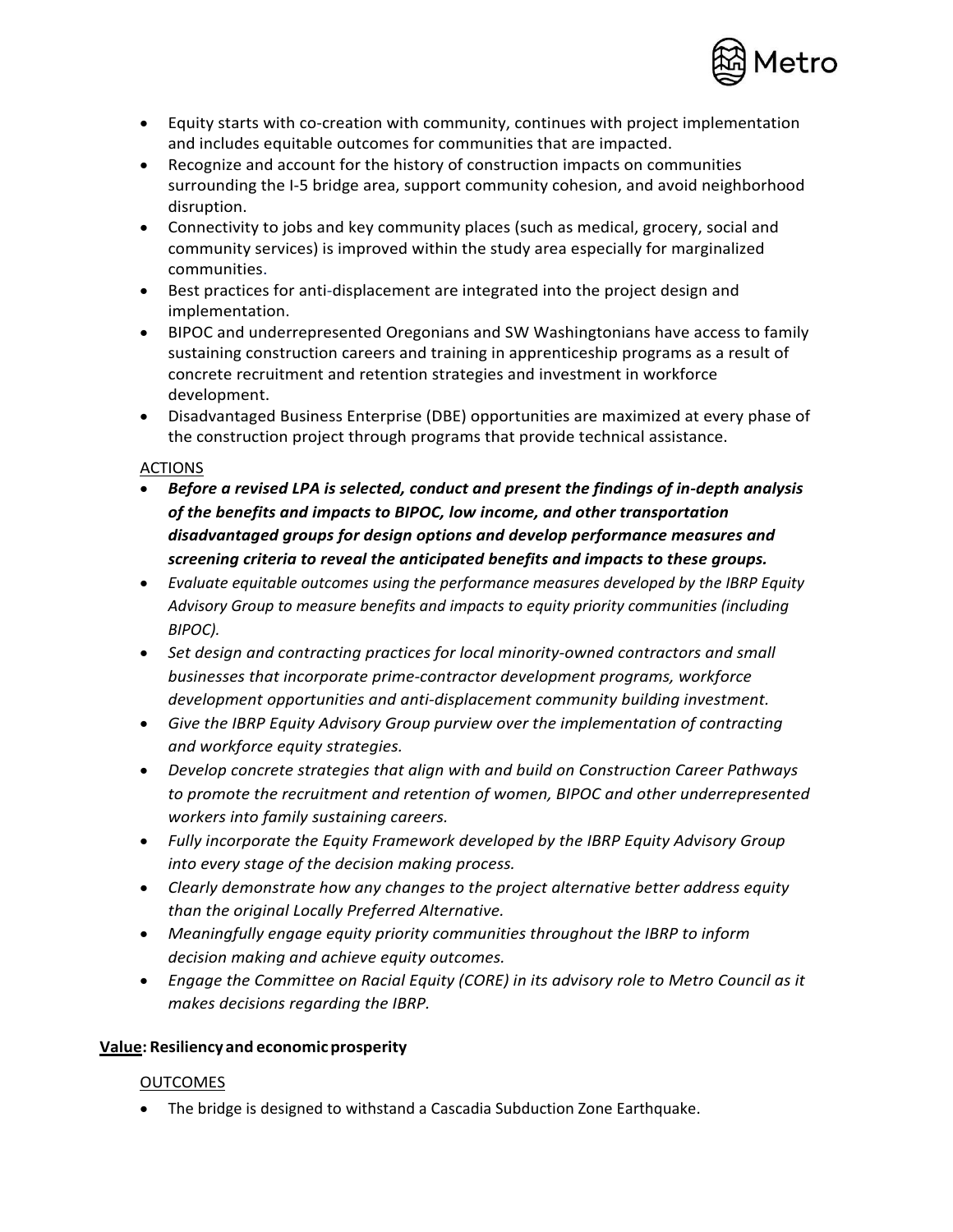

- Right-sizing the project to assure that the revised LPA and all subsequent refinements of the Project Plans deliver cost-effectiveness, including consideration of life cycle costs and resiliency, while also achieving specific performance objectives covered in this document.
- Enhanced economic growth by improving mobility of goods and people, creating more reliable options for transportation within the bi-state and regional network.
- Improved Hayden Island access and safety with better transit, bike, and pedestrian connections on and off the island.
- Creation of opportunities for meeting existing and future residential and employment needs with infrastructure investments within the project area.

## ACTIONS

- *As the part of the finance plan, engage professionals with expertise in financing massive complex transportation infrastructure construction projects to conduct and deliver the results of an investment-grade traffic and revenue study of the design options.*
- *Analyze and report on how design options effect seismic resiliency of the bridge.*
- *Develop a financial plan that includes variable rate tolling and innovative financing to leverage federal and state funds.*
- *Coordinate and include the assumptions of the IBRP work with the State of Oregon's Congestion Pricing program in accordance with HB 3055 (2021).*
- *Work with the City of Portland to develop opportunities to improve local connectivity to Hayden Island and minimize the size of the footprint of I5 overall but especially on Hayden Island.*
- *Implement affordable and reliable high capacity transit connections to jobs and key destinations.*
- *Analyze and report on life cycle costs of bridge infrastructure.*

# **Value: Reducing greenhouse gas emissions and improving air quality**

#### **OUTCOMES**

- High capacity transit (HCT) (i.e., light rail or bus rapid transit in its own guideway) provides frequent, reliable, and high-quality connections between the two largest regional centers in the Portland region: downtown Portland and downtown Vancouver and to key employment centers along that route.
- The design for the bridge clearly contributes to the State's goal of reducing GHG emissions to 75% below 1990 levels by 2050.
- Reduced transportation demand by drive alone trips during peak travel periods.
- Variable rate tolling on the bridge contributes to transportation demand management.
- HCT provides infrastructure to enable compact urban development and efficient use of infrastructure in support of the Oregon Metro Climate Smart Strategy.
- A more efficient transportation system overall that improves traffic flow of the highway and improves and increases multi-modal mobility and safety in the project area.
- Improved bicycle and pedestrian access and safety, making these modes real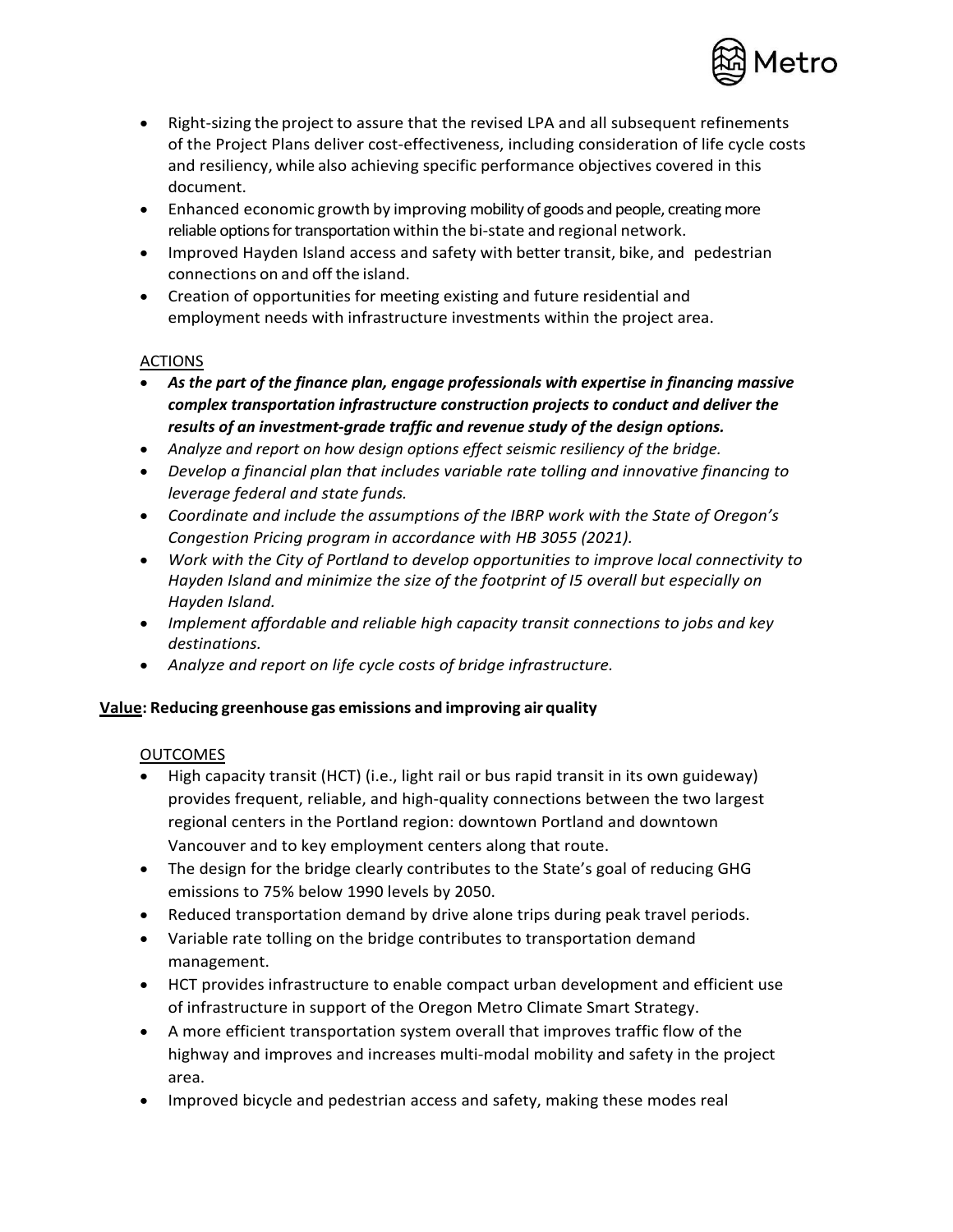

options for traveling and to improve access to transit.

- Improved air quality and minimize impacts to human health in the project area, particularly for communities of color disproportionally impacted by air toxins.
- Reduced greenhouse gas emissions through operations and construction of the bridge, using low- carbon equipment, construction materials and other innovative construction methods.

## ACTIONS

- *Develop and evaluate at least one option that will achieve a modal split for morning and evening peak periods that substantially increases transit ridership and active transportation throughout the project area.*
- *Plan a project that assumes variable rate tolling that is coordinated with the Oregon congestion pricing in the corridor to manage transportation demand, aim to improve traffic flow to 30-35 mph or better, and minimize the number of lanes needed on the bridge.*
- *Implement variable rate tolling as soon as possible and prior to completing the project.*
- *Implement high capacity transit improvements as soon as possible to improve mobility and reduce emissions.*
- *Analyze alternative HCT modes and alignments for increased ridership and effects on demand.*
- *Analyze alternative bridge designs that minimize the number of lanes (including auxiliary lanes)*
- *Incorporate Oregon congestion pricing and other I-5 planning efforts in analysis of traffic and greenhouse gas emissions.*
- *Implement a plan with current best practices to reduce GHG during the construction of the bridge, including adoption of Clean Air Construction Program requirements (already used by Metro, the City of Portland, Port of Portland, Multnomah County, Washington County, and TriMet).*
- *Demonstrate how the IBRP scenarios implement Metro's state-mandated Climate Smart Strategies Plan policies:* 
	- *Adopted local and regional land use plans.*
	- *Making transit more convenient, frequent, accessible and affordable.*
	- *Making biking and walking safe and convenient.*
	- *Make streets and highways safe, reliable and connected.*
	- *Use technology to manage the transportation system.*
	- *Provide information and incentive to expand the use of travel options.*
	- *Make efficient use of vehicle parking and lane dedicated to parking.*
	- *Support transition to cleaner, low carbon fuels and more fuel-efficient vehicles.*
	- *Secure adequate funding for transportation investments.*
	- *Incorporate best practices to reduce GHG emissions and improve the safe and efficient movement of goods and people.*

#### **Value: Engaging stakeholdersthrough a transparent and inclusionary decision-making process**

#### **OUTCOMES**

• Communication and collaboration with interagency partners is clear, complete, candid, consistent, and predictable, and there is demonstrated alignment regarding